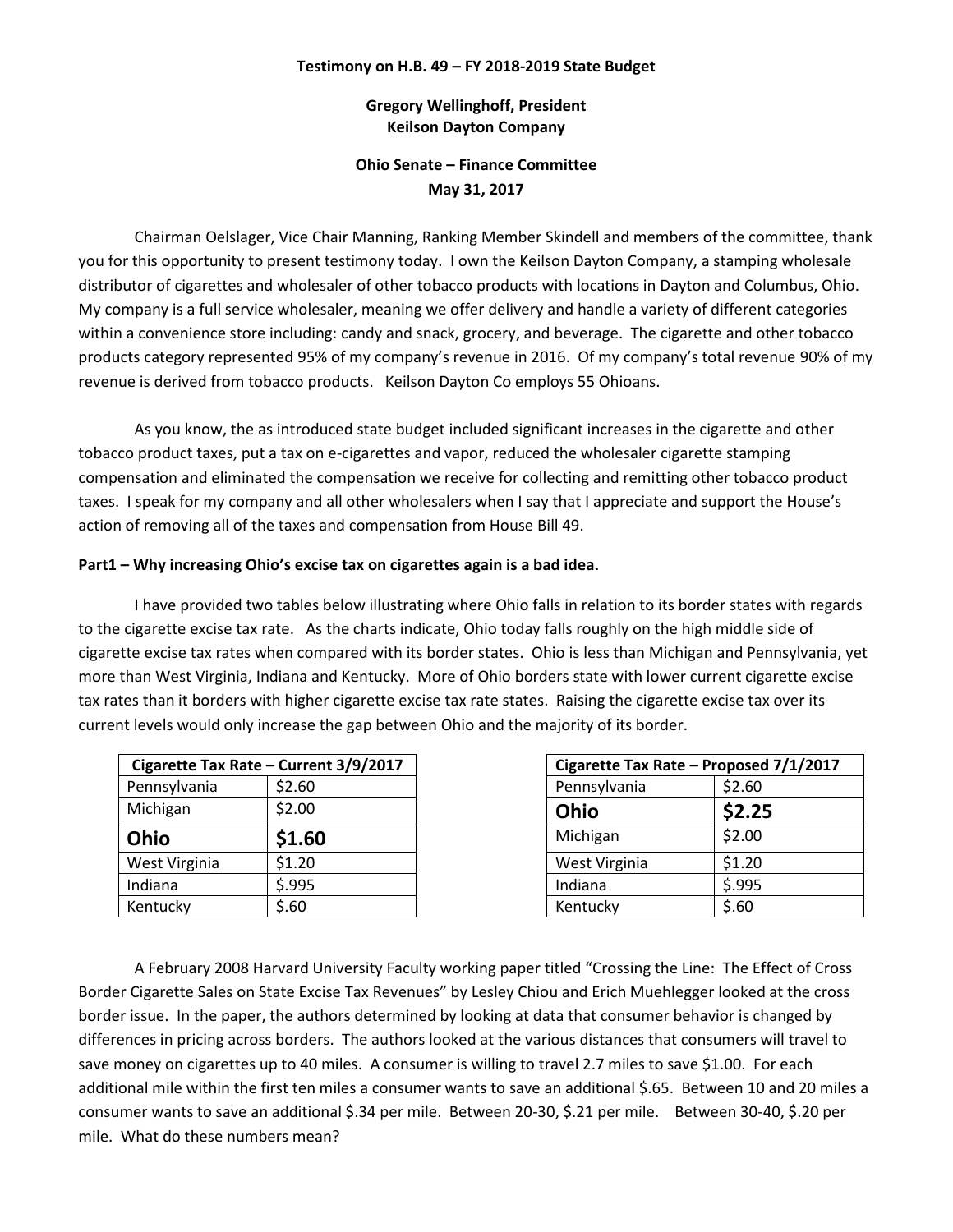They mean that a smoker will drive 2.7 miles to save \$1.00 on cigarettes. A smoker will drive 10 miles to save \$5.75 on cigarettes. A smoker will drive 20 miles to save \$9.15 on cigarettes. A smoker will drive 30 miles to save \$11.25 on cigarettes and 40 miles to save \$13.25 on cigarettes. Based on that data under Ohio's current tax rate this means that Ohio citizens who purchase cartons of cigarettes (10 packs) and live within approximately 7 miles of West Virginia are more likely to buy their cigarettes in West Virginia. Ohio citizens who are cigarette carton purchasers who live within 11 miles of Indiana are more likely to purchase their cigarettes in Indiana. Ohio citizens who are cigarette carton purchasers who live within 24 miles of the Kentucky are more likely to purchase their cigarettes in Kentucky. As someone who used to own a smoke shop in Milford, OH (approximately 15 miles from Kentucky) I can personally attest to this. I closed my store in 2014 after my lease was up due to low sales, primarily due to proximity to Kentucky. During my three years in Milford smokers who I spoke with told me over and over "I get my cigarettes in Kentucky". There is a silver lining today! Pennsylvania smokers who live within 24 miles of Ohio are more likely to travel to Ohio to make their cigarette carton purchases. Michigan smokers who live within approximately 7 miles of Ohio are more likely to buy their cigarettes in Ohio. Have you ever wondered why there is a disproportionate number of cigarette and liquor stores on the Kentucky side of the Ohio River compared to the Ohio side? Thus today under current rates, Ohio is already a net exporter of tax revenue to Kentucky, Indiana and West Virginia.

The other factor that we must look at is what other purchases do consumers make when they travel outside of Ohio to buy their cigarettes? Beer? Liquor? Perhaps lunch after the trip. Why only buy one carton of cigarettes if I had to travel to purchase them cheaper, why not stock up? In fact, stockpiling is a common practice for smokers who travel across state borders to make their cigarette purchases. They may buy three or four cartons for their own use and, may also pick up a few for their neighbor or relative.

Under as introduced HB49, Ohio becomes a higher cigarette tax state than Michigan and the mileages I illustrated in the prior paragraph only go up. Ohioans within 40 miles of Kentucky now become more likely to travel to Kentucky to buy their cigarettes. 40 miles means smokers in Dayton (my backyard) become now traveling outside of Ohio to make their cigarette purchases. Ohioans within 30 miles of Indiana become more likely to travel to Indiana to buy their cigarettes outside of Ohio. Ohioans within 24 miles of West Virginia become more likely to travel outside of Ohio to buy their cigarettes. Ohioans within 4 miles of Michigan become likely to travel to Michigan to buy their cigarettes, whereas today Michigan's citizens are traveling into Ohio to buy theirs. Ohio should still see some cross border traffic coming in from Pennsylvania to buy cigarettes in Ohio, but whereas before Pennsylvanians were more likely to come from 24 miles into the state, now it is likely that only smokers within 6.5 miles of Ohio will travel into Ohio to buy their cigarettes.

According to the US Census Bureau, in 2014 Ohio's population was 11,594,163. Of that population the US Census Bureau estimates that 3,239,159 Ohioans live in one of Ohio's border counties. The CDC estimates that 25.1% of Ohio's adult population smokes. Why do these statistics matter? These are the numbers of smokers who will be traveling outside of Ohio to purchase their cigarettes if HB49 increases the excise tax rate on cigarettes.

### **Part 2 – Increased cigarette taxes, increased incentive for criminals!**

My company has seen an increase in cigarette theft following the 2015 cigarette tax increase. We used to have one-two incidents of criminal activity that affected my business each year, prior to the 2015 increase. In the subsequent 20 months I have had seven incidents of criminal acts targeting my company. As a result of the increased criminal activity we were forced to upgrade our security. In 2016 we spent \$30,967 on security for our two facilities alone. Nobody tries to break into distribution centers for candy or groceries.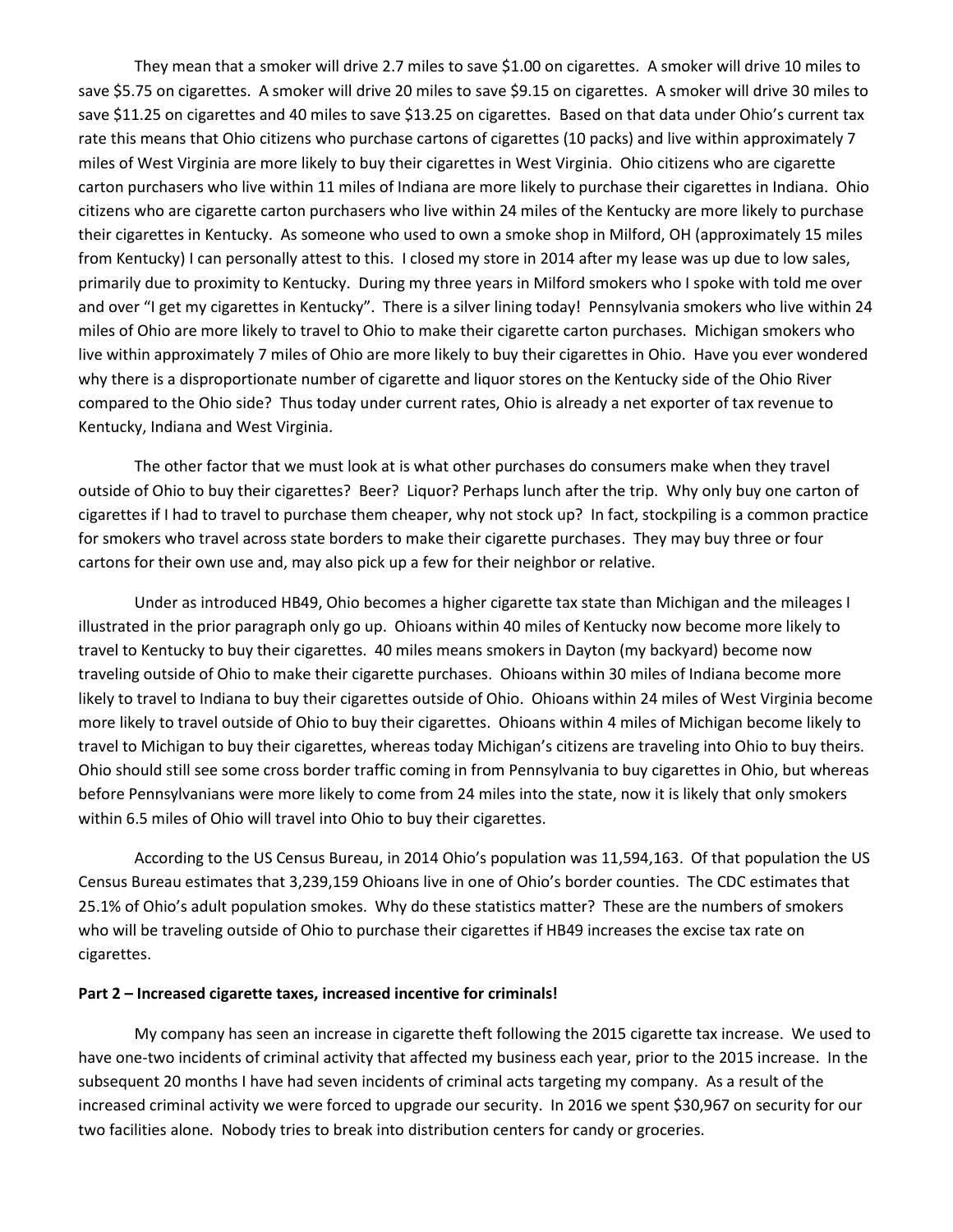August 2015 – At our Dayton warehouse a woman misrepresented herself as one of our customers in an attempt to pick up an order for that customer. The woman was apprehended by the Dayton Police Department and prosecuted.

April 2016 – One of our delivery van's in Columbus was broken into while our driver was inside of a store. Approximately \$5,000.00 in cigarettes was stolen and \$500.00 in damage was done to our van. Columbus Police did not find or arrest anyone in the crime.

May 2016 – One of our delivery's trucks in Middletown, OH was broken into while our driver was inside of a store. Approximately \$7,000.00 in cigarettes were stolen, \$25 in damage was done to our truck. The Butler County Sherriff's office did not find or arrest anyone despite us having a license plate of the vehicle the suspect's used in the crime.

May 2016 – Our facility in Columbus was broken into after hours by 5 male Spanish speaking subjects driving a vehicle with a Pennsylvania tag. They were unable to access our cigarettes in our warehouse but did approximately \$5,000.00 in damage to our office area attempting to access our warehouse. Columbus PD was unable to find or apprehend the subjects.

November 2016 – A male subject attempted to access our Columbus warehouse after hours by tampering with our driveway intrusion sensors. He was unable to access our facility. Columbus PD did not find the subject, although they did increase patrols around our facility.

December 2016 – Our facility in Columbus was broken into after hours by a single individual. The subject was unable to access our cigarettes in our warehouse but did approximately \$1,000.00 in damage to our offices.

February 2017 – Our facility in Dayton had an intruder break into our delivery trucks after hours on our lot. The individual was able to avoid Dayton PD and fled when they arrived on site, he was not apprehended.

## **Part 3 – What does a wholesaler actually do for the 1.8% stamping compensation they receive?**

When I hear comments from our tax commissioner about how it doesn't cost more to stamp just because the tax went up in 2015 I respectfully disagree. Please understand that wholesalers such as Keilson Dayton Co do more than just affix a stamp to a pack of cigarettes. We are the cigarette tax collection agent for the State of Ohio with regards to cigarettes. The stamp is merely a visible indicator that the tax on a pack of cigarettes has been paid.

The following are my costs associated with collecting the cigarette tax revenue for the state illustrated under the tax prior currently.

| Cost for stamping cigarettes under current \$1.60 per pack. |             |  |
|-------------------------------------------------------------|-------------|--|
| Initial machine cost amortized over 7 year useful           | \$8,680.67  |  |
| life. (6 year old machine = $$60,764.71$ )                  |             |  |
| Annual maintenance cost of machine.                         | \$7,012.04  |  |
| Labor cost of 1 full time employee to operate               | \$21,583.41 |  |
| machine.                                                    |             |  |
| State unemployment insurance cost of stamping               | \$54.00     |  |
| employee. (assuming good history)                           |             |  |
| Federal unemployment insurance cost of stamping             | \$42.00     |  |
| employee.                                                   |             |  |
| Workers compensation insurance cost of stamping             | \$419.08    |  |
| labor.                                                      |             |  |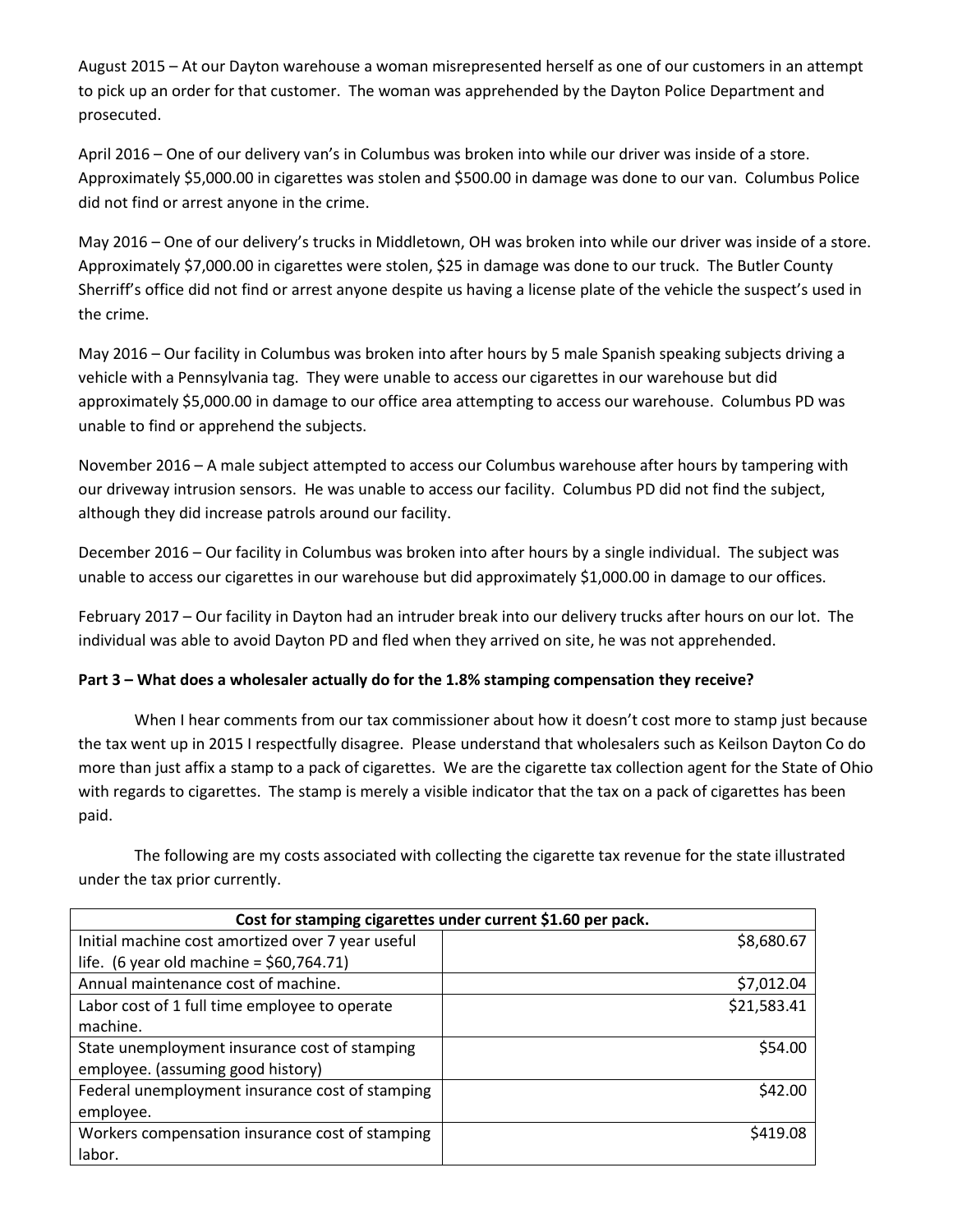| Employers Social security on stamping labor         | \$1,330.12  |
|-----------------------------------------------------|-------------|
| Employers Medicare on stamping labor                | \$311.08    |
| Fringe benefits provided to stamping employee       | \$777.38    |
| Cost to transport stamps from tax department to     | \$1,591.75  |
| facilities. (We pick up stamps ourselves, were this |             |
| not feasible and we had to utilize a third party    |             |
| carrier such as UPS, this cost would be             |             |
| \$78,975.00.)                                       |             |
| Insurance on tax stamps while in possession of      | \$4,957.00  |
| Keilson Dayton Co.                                  |             |
| Interest charged by bank for funds borrowed         | \$2,446.67  |
| during Ohio's COD period.                           |             |
| Rent on 3600 sq ft space allocated for stamping @   | \$12,960.00 |
| \$3.50 / sq ft                                      |             |
| Professional labor allocated to tax stamp reporting | \$5,741.11  |
| to Ohio each month.                                 |             |
| Interest costs of borrowing to cover inventory      | \$24,111.90 |
| carrying costs and accounts receivable associated   |             |
| with 2015 tax increase.                             |             |
|                                                     |             |
| Total costs associated with stamping one machine.   | \$73,647.42 |

My company uses a line of credit with our lending institution for operating capital throughout the year. In 2015, when we had the last cigarette tax increase, I compared our average usage of that line of credit before the tax increase and after the tax increase to determine the affect the increased inventory carrying costs and increased accounts receivable had on my cash flow. During the first half of 2015, my company's average usage on its line of credit was \$1,368,000.00. During the second half of 2015, my company's average usage on its line of credit was \$2,025,000.00. Thus my average daily borrowing increased \$657,000 after the cigarette tax increased by \$.35 per pack in 2015.

The tax commissioner is somewhat correct in his thinking that raising the tax cigarettes doesn't increase the cost to stamp. The machine cost remains the same, all of the associated labor costs remain the same. The costs that increase though are the insurance costs on an item of greater value. As our insurance company treats tax stamps like cash held on premise or transported in our vehicles, any increase in the amount of the tax on cigarettes results in our having to increase our coverage with our insurance carrier. In addition our line of credit usage goes up with our lending institution, mind you for now increase in sales or profit. You may wonder why we have an increase in our line of credit usage given that we receive 30 days to pay the cigarette tax from the state of Ohio. The reason our line of credit usage goes up when the tax increases is based on the fact that we purchase stamps once per week at the beginning of the week to use throughout the duration of the week. Once we pick up a roll from the tax department, the clock begins to run on our terms. We affix the stamp to our inventory as soon as the cigarettes arrive in our warehouse. We generally try to maintain a 2 week inventory in our facility. Thus the cigarettes received from the manufacturer and stamped today, will be sold anywhere from 9-11 business days from now. This level of inventory is maintained to mitigate any supply chain disruption and also maximize the efficiency of our vendors trucking carriers when delivering to our facilities. Once those cigarettes are sold to our customers, we wait for payment from our customers on the receivable. Credit worthiness determines the length of the receivables with our customers but payment is generally collected within 12 business days. Once we receive payment the funds deposited into our bank are not available on the same day deposited, there is a 1 day hold on our funds. Thus a roll of tax stamps picked up by the Keilson Dayton Co. from the tax department on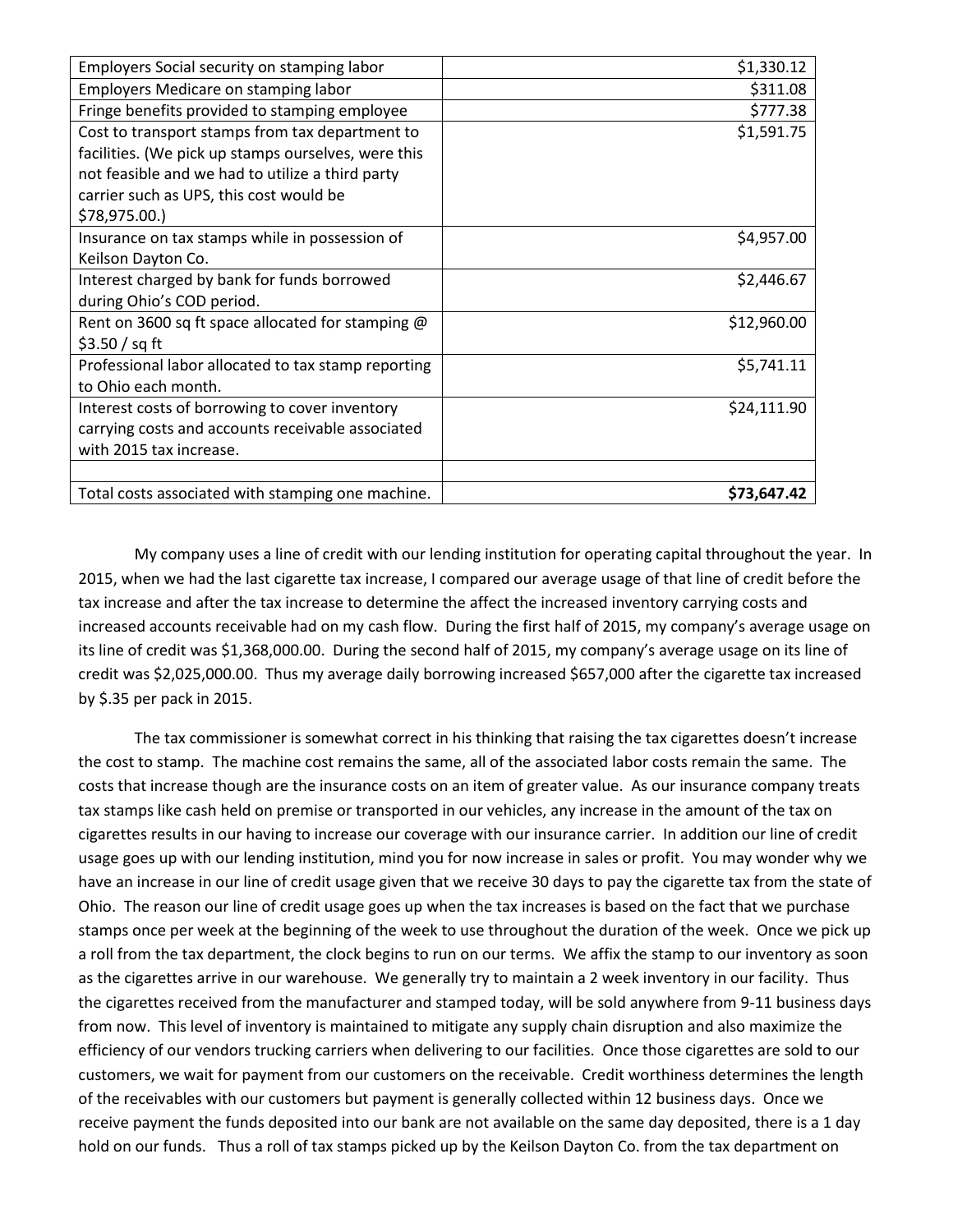March 6, 2017 will be paid for on or before April 5, 2017, however Keilson Dayton Co. will likely not receive the full value of the tax on that roll from its customers until April 14, 2017. The line of credit usage increase is a result of the increase of the tax during this period of time. I have estimated that the cigarette tax increase proposed in HB49 would lead to a \$350,000.00 increase in our LOC usage, again for no additional unit sales or profit, yet HB49 wants to cut out stamping compensation and thus require us to incur the additional insurance and interest costs associated with a higher excise tax with less compensation than we receive today? Please understand, we collect this tax on behalf of the state of Ohio and do a very good job at it. When a retailer goes bankrupt and does not pay my company for the product, that retailer also does not pay the tax, yet my company still remits the tax to the State of Ohio today. In 2016, Keilson Dayton Co paid approximately \$4,250.00 in excise taxes to the state of Ohio which we were unable to recover from retailers who chose not to pay us for the product delivered.

### **Part 4 – Why an Other Tobacco Products (OTP) rate of 69% in Ohio is a really bad idea.**

Similar to the previous charts provided for cigarettes, the two charts below show the excise tax rate in Ohio compared to those states that Ohio borders.

|               | <b>Other Tobacco Products Tax Rate</b><br><b>Current 3/9/2017</b> |               | <b>Other Tobacco Products Tax Ra</b><br><b>Proposed 7/1/2017</b> |
|---------------|-------------------------------------------------------------------|---------------|------------------------------------------------------------------|
| Pennsylvania  | Weight Based                                                      | Ohio          | 69%                                                              |
| Michigan      | 32%                                                               | Pennsylvania  | <b>Weight Based</b>                                              |
| Indiana       | 24%                                                               | Michigan      | 32%                                                              |
| Ohio          | 17%                                                               | Indiana       | 24%                                                              |
| Kentucky      | 15%                                                               | Kentucky      | 15%                                                              |
| West Virginia | 12%                                                               | West Virginia | 12%                                                              |

| <b>Other Tobacco Products Tax Rate</b><br><b>Proposed 7/1/2017</b> |                     |  |
|--------------------------------------------------------------------|---------------------|--|
| Ohio                                                               | 69%                 |  |
| Pennsylvania                                                       | <b>Weight Based</b> |  |
| Michigan                                                           | 32%                 |  |
| Indiana                                                            | 24%                 |  |
| Kentucky                                                           | 15%                 |  |
| West Virginia                                                      | 12%                 |  |

Immediately you can see that Ohio goes from being in a good place right in the middle of its border states, higher than some, lower than others. To a position that is over 2x what the next closest ad valorem state is (Michigan), almost 3x the excise tax rate in Indiana, 4x Kentucky's tax rate, and almost 6x the tax rate in West Virginia. It is difficult to compare Ohio to Pennsylvania on the OTP side due to the broken up nature of how they tax the OTP category. In Pennsylvania cigars are not subject to OTP tax, but all other tobacco products are taxed at \$.55 per oz. You as legislators should note that unlike cigarettes where the tax rate is set a fixed amount per pack. OTP is taxed in Ohio based on a percentage of the manufacturer's list price to a wholesaler. Thus as manufacturers take price increases year after year, Ohio receives tax increases every year naturally as the manufacturer's price to wholesale increases.

When I as a wholesaler sell an OTP product to a retailer I make about 4% today. Smugglers who come into Ohio from Pennsylvania with untaxed OTP with untaxed cigars are able to make in excess of 17% today and undercut my prices. If the OTP rate in Ohio goes to 69% would you guess that the amount of smuggling coming into Ohio would increase, decrease or remain the same? OTP is much different than cigarettes in that there is no tax stamp marking on the product to indicate that the tax has been paid. A roll of Copenhagen sold in Ohio looks identical to a roll of Copenhagen sold in Pennsylvania. A State of Ohio enforcement agent in a retail store has no true way to tell if a retailer's OTP product came from a legitimate taxpaying Ohio wholesale dealer, or from a smuggler who brought it in from Pennsylvania. The retailer can buy a few rolls of Copenhagen from a legitimate wholesaler to have and invoice on hand that satisfies a tax enforcement agent, while buying cases of rolls from a smuggler.

Increasing the OTP tax rate in Ohio would be incredibly detrimental to my business. It would also be a huge stimulant to the untaxed OTP smuggling in Ohio. Even though tobacco tax enforcement is active in the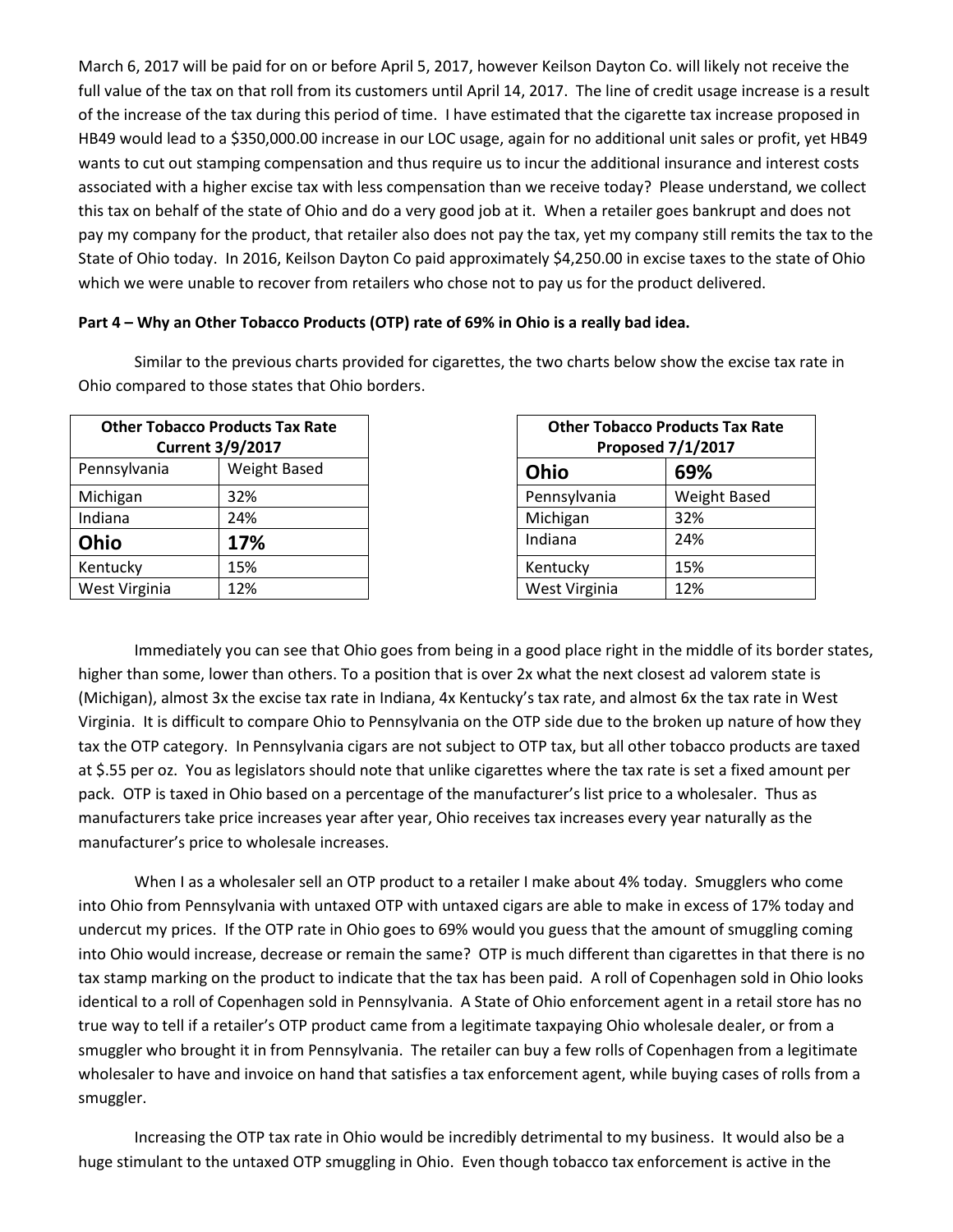marketplace, Ohio does not enough enforcement agents to stop the smuggling problem altogether under today's rates. If the incentive to smuggle OTP into Ohio increases, more and more smuggling will take place. Tax enforcement agents will be faced with an increased workload; I will be faced with declining revenues. Danger for agents will increase as the state brings in more and more smuggled product from outside of Ohio. Let's face it, not all smugglers are going to surrender peacefully when they are caught. The penalties for smuggling untaxed OTP into Ohio are minor in comparison with the penalties for other crimes, such as drug dealing. When Ohio increases the incentive to smuggle untaxed OTP into the state with such an unusually high OTP excise tax rate, the criminal element will choose to participate in this type of smuggling over other crimes due to it being more lucrative and lower risk. As I said two years ago, when Ohio can stop OTP smuggling 100% of the time at the current 17% tax rate, then Ohio can consider raising the OTP rate, but raising the rate when Ohio cannot stop the smuggling problem it has today will lead to lower revenues for Ohio, lower revenues for my business, and increased profits for criminals.

Today Ohio is right in the middle of the states surrounding it. That is a good place to be, higher tax than some, lower tax than others, but overall Ohio is in parity with the surrounding states. Ohio should stay where it is on OTP excise taxes. 17% excise tax is much better than 0% on smuggled product. I cannot stress highly enough how a 69% OTP tax rate in Ohio would destroy my business and the OTP excise tax revenue collected by the State of Ohio would not increase proportionally.

### **Part 5 – OTP Compensation**

While not as labor and cash flow intensive as cigarettes, collecting the OTP taxes for the State of Ohio does incur its share of costs. Wholesalers still are responsible for the paying the tax even if the retailer does not pay the wholesaler for the product. Wholesalers still have to pay professional labor to prepare the returns on a monthly basis. For Keilson Dayton Co, the monthly labor cost allocated to the activity of preparing the OTP returns is \$1,041.67. Currently the tax department is changing the methodology in which OTP returns are to be submitted to the department from a paper based methodology to an electronic filing methodology. The tax department communicated the requirements for submitting under this new methodology earlier this year. As a wholesaler making system software changes at our company to accommodate this new way of filing our returns will have an approximate cost to us of around \$5,000.00.

Interestingly enough, changes to the OTP excise tax rate or methodology would likely require additional programming changes on our end to accommodate the proposed e filing. I feel fairly certain that the tax department would need to make system changes to their filing system under similar circumstances.

#### **Part 6- Consistency of Business Operations**

As a business owner in Ohio who specializes in tobacco, the last few years have been troubling to me. Ohio has not given me any long term consistency and it makes me question the long term viability of continuing to do business in Ohio. In 2013, the State of Ohio Budget Bill was presented to raise the cigarette and OTP taxes. OTP was increased on a category of cigars at that time. In 2014, the MBR pursued increased cigarette and OTP taxes. Fortunately the legislature decided at that time not to pursue additional excise taxes. In 2015, again the State of Ohio Budget Bill pursued excise tax increase on cigarettes and other tobacco products. The legislature decided to go with a \$.35 per pack increase in the cigarette tax rate. In 2016 we had a year off of fighting this battle, but here we are again in 2017 fighting the same battle. Why would I make any long term investment in growing my business in Ohio when the focus of this administration seems to be on establishing a tax rate that would effectively put me out of business? As a business owner, I want consistent policy that is set and then left alone for a lengthy period of time (such as 10 years or so). I do not want to see policy that changes every other